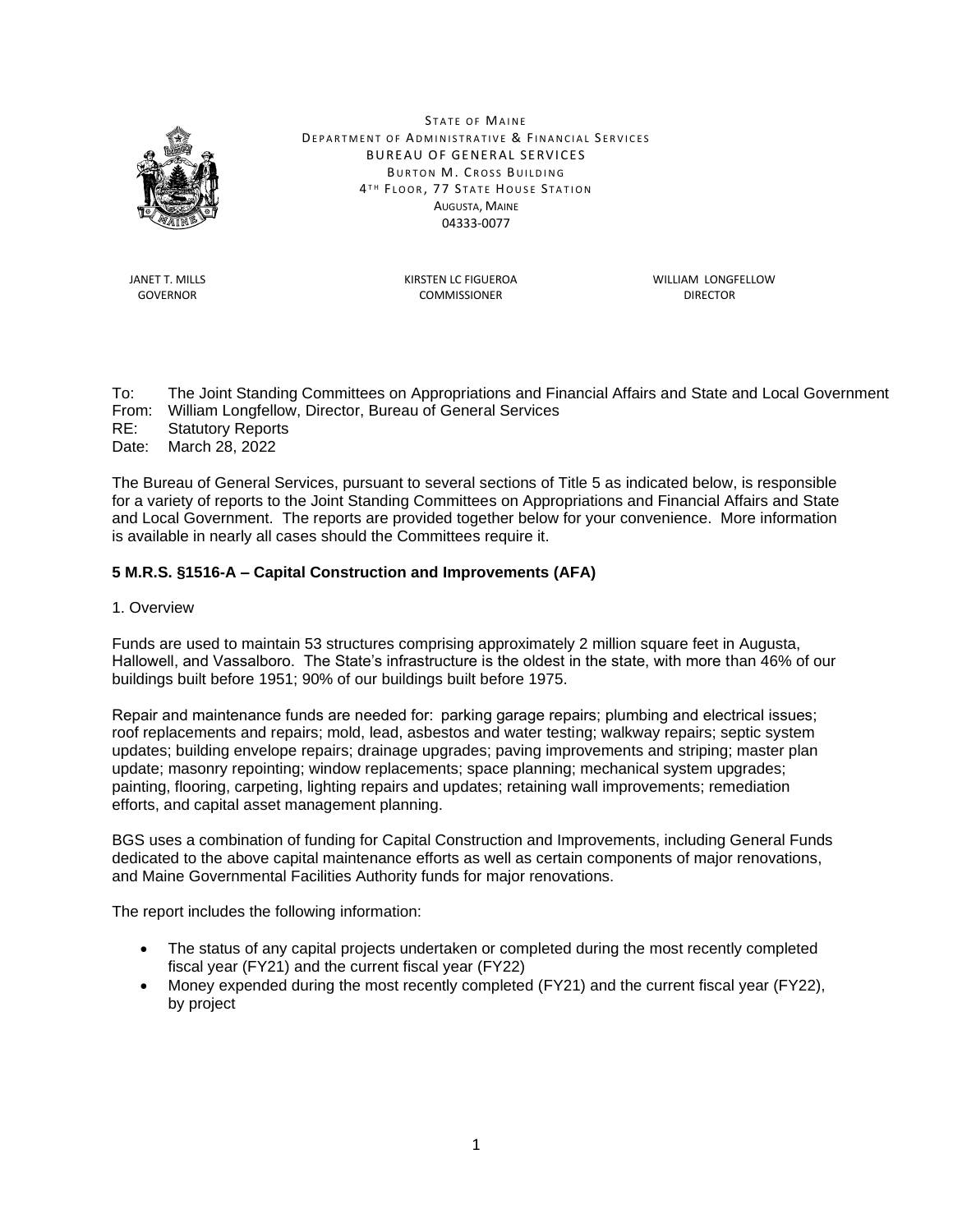2. Status of capital projects undertaken or completed during the most recently completed fiscal year (FY21)

A. Capital Construction Improvement Reserve Funds (these are funds 010-18A-88301 and 014- 18A-88301)

The Bureau of General Services expended \$618,257.48 in capital construction improvement funds on capital projects in FY21 with funds from the Capital Construction Improvement Reserve (CCIR). These projects included:

- A generator installed at 15 Columbia Street to ensure Building Control could maintain operations in the event of a power outage.
- Renovation upgrades were made to 19 Union Street to provide safe and updated office space for state agencies.
- The roof top chillers were replaced on the Cross State Office Building.
- Roof replacements were completed on the Office of the Chief Medical Examiner and State Police Crime Laboratory.
- Cabinet unit heaters in the Tyson Building were replaced.

The cost of these capital improvements and the project status (completed vs. active and ongoing) is below:

| <b>Project Name</b>                                                  | <b>Expended in FY 21</b> | <b>Project Status</b>          |
|----------------------------------------------------------------------|--------------------------|--------------------------------|
| 15 Columbia Street, Generator                                        | \$9,112.00               | Completed                      |
| 19 Union Building Renovations                                        | \$2,309.47               | Completed                      |
| Facility Upgrades at 19 Union Street                                 | \$76,798.00              | Completed                      |
| Structural Roof Evaluation for Smith Merrill House                   |                          | \$12,135.04 Active and Ongoing |
| Roof Top Chiller Replacement Project for Cross State Office Building | \$10,650.00              | Completed                      |
| Office of the Chief Medical Examiner's Roof Replacement Project      | \$236,800.00             | Completed                      |
| Marquardt 2nd Floor Bathrooms                                        | \$10,000.00              | Completed                      |
| Roof Replacement at State Police Crime Laboratory                    | \$170,000.00             | Completed                      |
| Cabinet Unit Heater Replacement Project, Tyson Building              | \$63,530.97              | Completed                      |
| New Inland Fisheries & Wildlife Headquarters Build. Site assessment  | \$26,922.00              | Completed                      |
| Total                                                                | \$618,257.48             |                                |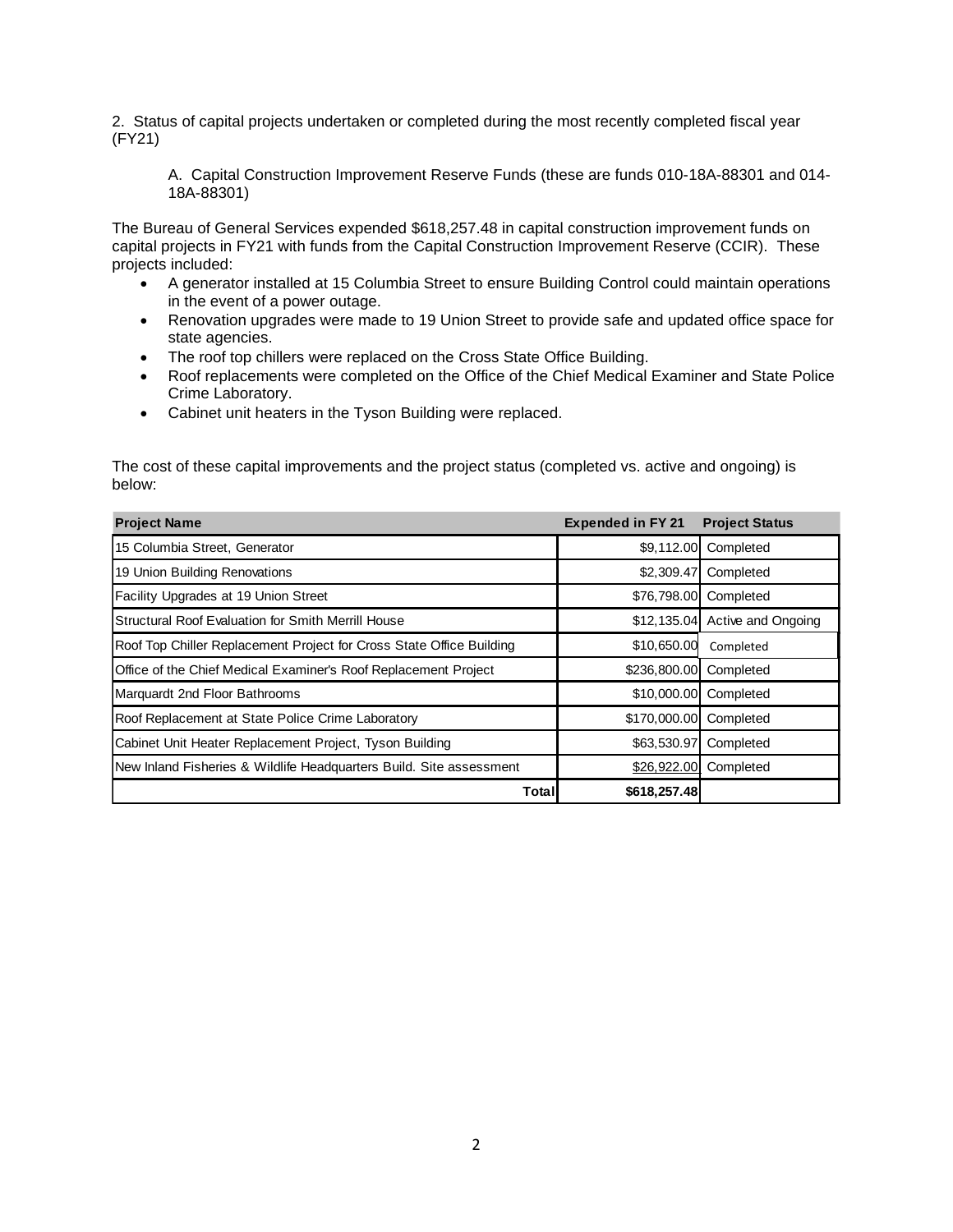#### B. Maine Governmental Facilities Authority Projects FY21

The Maine Governmental Facilities Authority (MGFA) was created in 1997 to assist with financing the acquisition, construction, improvement, reconstruction and equipping of additions to governmental facilities. The authority is governed by five members including the State Treasurer, the Commissioner of Administrative and Financial Services, and three members appointed by the Governor. The MGFA issues securities on behalf of the Executive, Legislative and Judicial Branches to fund large projects essential to governmental operations.

Under the MGFA process, the Commissioner of Administrative and Financial Services identifies projects essential to Executive Branch operations, obtains legislative approval for borrowing, and "designates" those projects to the MGFA Board for issuance of securities.

The State has benefitted from very favorable borrowing rates due to its bond ratings. That, in combination with the regular retiring of prior debt service, has allowed additional critical projects to be funded without an increase in debt service.

MGFA bond funding is a critical tool that allows DAFS to address the deteriorated condition of the State's old and chronically underfunded facilities. An example is the Cultural Building whose mechanical systems failed in 2020 after 50 years of service. The building had been plagued with asbestos - limiting access to certain areas and activities in the building - as well as poor heat, air conditioning and air circulation. Fortunately, at the time of this major system failure, MGFA bonds had been authorized for abatement and a new mechanical system. Without those funds, the Cultural agencies would have remained closed.

MGFA funding, targeted to large renovation and construction projects, augments but cannot replace general fund appropriations. MGFA securities require extensive advance planning, and issuance is a long and complex process with many participants. CCIR is nimbler and more available for emergencies and other capital repairs and improvements.

FY 21 projects undertaken with Maine Governmental Facilities Authority bonds are the following, listed with expenditures and year of bond issuance. Several important mechanical upgrades were made to outdated, inefficient mechanical equipment, building envelopes were repaired, and state facilities renovated.

| <b>MGFA</b>                                     | Expended |               | <b>Bond</b>         |  |
|-------------------------------------------------|----------|---------------|---------------------|--|
| Cross Building design of envelope upgrades      | \$       | 246,888.28    | 2018A               |  |
| Cultural Building renovation design             | \$       | 1,293,403.40  | 2018A, 2020A1610L   |  |
| Deering Bldg engineering services               | S        | 892.00        | 2015B               |  |
| East Campus boiler upgrades                     |          | 163,188.84    | 2018A               |  |
| Greenlaw Bldg construction                      | \$       | 13,839,141.75 | 2014B, 2015B, 2018A |  |
| Marquardt Bldg Updates to HVAC and restrooms    | \$       | 946,924.00    | 2014B, 2018A        |  |
| OCME design                                     | \$       | 73,489.97     | 2020A 1610K         |  |
| Ray Building design of renovations              | S        | 323,498.41    | 2018A, 2020A 1610K  |  |
| DOC construction at two correctional facilities | \$       | 55,512,985.09 | 2017A, 2018, 2020A  |  |
| TOTAL                                           |          | 72,400,411.74 |                     |  |

The cost of these capital improvements and the project status (completed vs. active and ongoing) is below: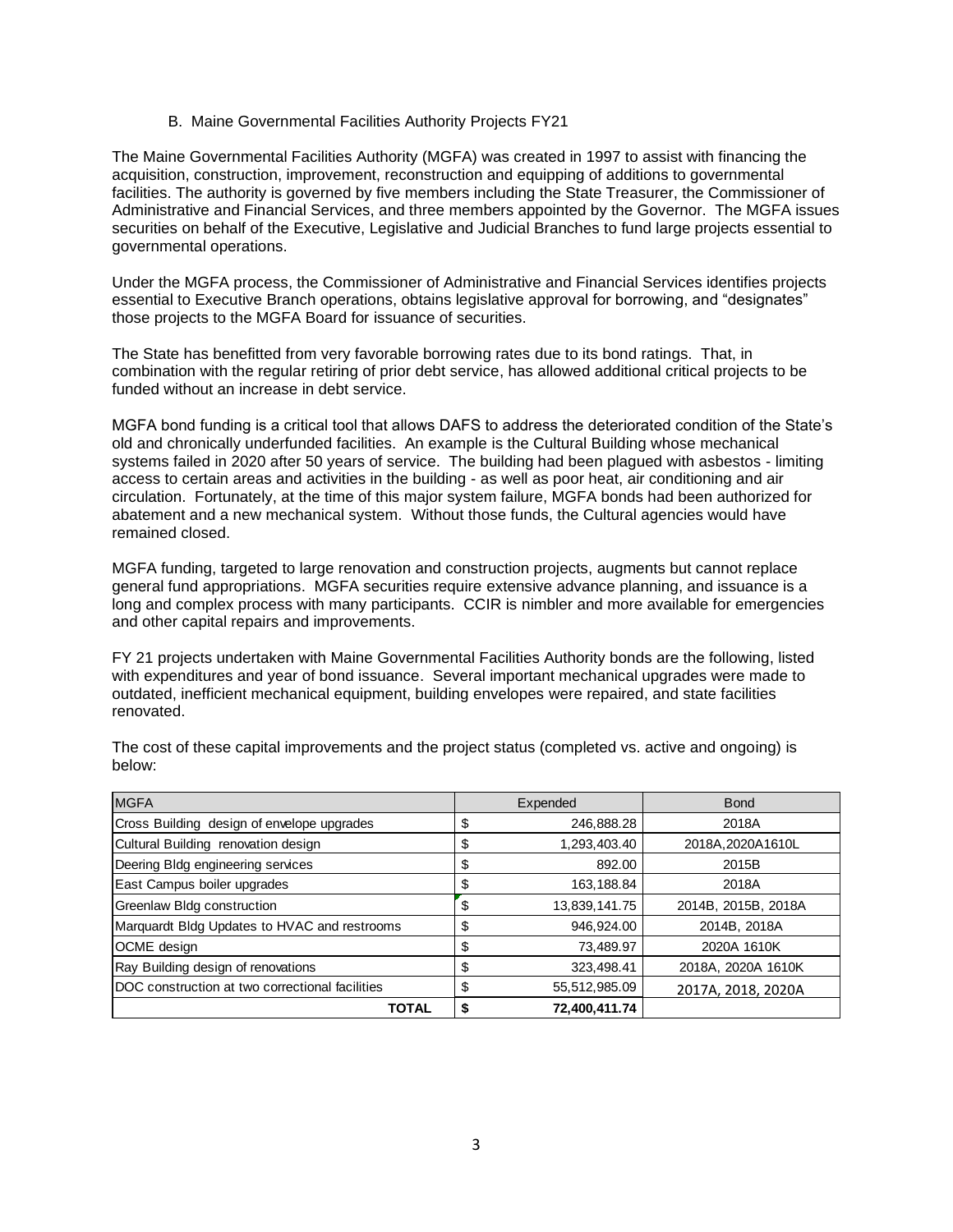- 3. Status of Capital Projects Undertaken or Completed in the Current Fiscal Year FY22
	- A. Capital Construction Improvement Reserve Funds FY22

A summary of the work done with FY22 capital consists of:

- Facility evaluations for the Maine Criminal Justice Academy and Smith Merrill Building.
- Replacement and updates to the sidewalk around the Maine Law Enforcement Memorial.
- Upgrades to mechanical equipment, office space rehabilitation, and heating system repair in the Cross State Office Building.
- Mechanical system upgrades at the Bureau of Motor Vehicles.
- Installation of a sprinkler system and water main at 10 Water Street.
- Purchase of 40 Hospital Street for a new Office of Chief Medical Examiner building.

The cost of these capital improvements and the project status (completed vs. active and ongoing) is addressed below:

| Project Name                                                   | Expended in FY 22  | <b>Project Status</b> |
|----------------------------------------------------------------|--------------------|-----------------------|
| Smith Merrill Building facility evaluation and roof replacment | \$<br>283,136.96   | Complete              |
| Maine Law Enforcement Memorial sidewalk rehabilitation         | \$<br>3,376.60     | Complete              |
| Capitol Building water loss investigation                      | \$<br>6,938.10     | Ongoing               |
| Cross State Office Building HVAC upgrades                      | \$<br>314,675.00   | Complete              |
| Cross State Office Building Office space renovations           | \$<br>87,482.00    | Ongoing               |
| Bureau of Motor Vehicles HVAC updgrades                        | \$<br>272,935.00   | Ongoing               |
| Maine Crime Lab roof access stairs upgrade                     | \$<br>36,111.40    | Complete              |
| 10 Water St Water line replacement                             | \$<br>14,116.15    | Complete              |
| 10 Water St HVAC upgrades                                      | \$<br>14,423.00    | Complete              |
| Chamberlain St. Parking Lot upgrades                           | \$<br>515,729.59   | Complete              |
| MCJA Facility evaluation study                                 | \$<br>57,717.48    | Ongoing               |
| 40 Hospital St. purchase for new OCME building                 | \$<br>185,000.00   | Complete              |
| Total                                                          | 1,791,641.28<br>\$ |                       |

#### B. Maine Governmental Facilities Authority Projects FY22

| <b>Project Name</b>                     | Expended in FY 22 |           | <b>Bond</b> |
|-----------------------------------------|-------------------|-----------|-------------|
| Cross Building envelope evaluation      |                   | 64,040    | 2018A       |
| Cultural Building abatement preparation |                   | 1,955,287 | 2020A 1610L |
| <b>Greenlaw Bldg construction</b>       |                   | 5,832,124 | 2018A       |
| Marquardt Bldg contract settlement      |                   | 9,500     | 2018A       |
| OCME new building design                |                   | 152,572   | 2020A 1610K |
| Ray Building renovation                 |                   | 398.794   | 2020A 1610K |
| Total                                   |                   | 8,412,317 |             |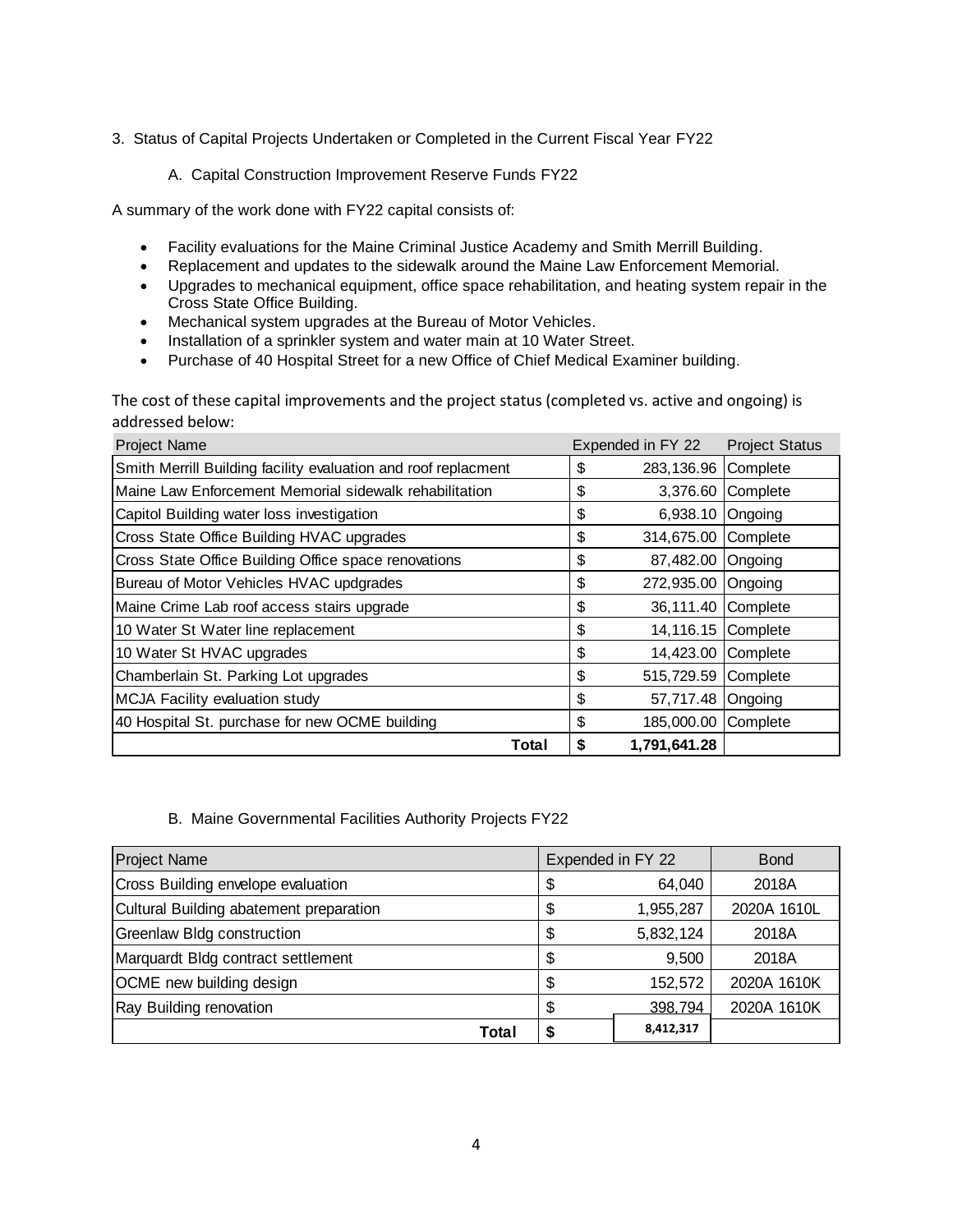## **5 M.R.S. § 1742-D (8) – Status of Current Leases (AFA and SLG)**

The Division of Leased Space was established by law in 1991 to procure, administer and hold leases of space on behalf of all State of Maine departments and agencies. Major functions and responsibilities include:

- Serving as the central point of contact for facility leasing in State Government.
- Researching program requirements for agencies to inform space needs.
- Keeping current information about available properties in all geographic regions of the state.
- Maintaining knowledge of market prices to ensure that state agencies receive the best possible rates for leased space.
- Monitoring to ensure health and safety compliance.

The Leased Space Division works closely with State Government agencies, including the Legislative and Judicial Branches, to evaluate agency facility requirements and locate space that supports program needs. Leased Space personnel monitor real estate market rent and operating cost characteristics, and locate, negotiate and manage lease contracts with the goal of achieving the best value for the State of Maine. Because of the Division's state-wide perspective of the real estate market and familiarity with landlords and properties throughout the state, the Division is able to secure quality and cost-competitive space in all geographic areas.

The Division is currently administering 257 +/- active leases for office, warehouse, garage, storage, tower, classroom, mixed use and training purposes in the service of 37 State agencies, and across 68 different municipalities and 5 unorganized territories. The Division's leasing portfolio includes 1,835,301.86 square feet of space with an approximate value of \$27,624,544.15. This total cost includes rent, utilities, custodial services, and all associated costs of the leased space.

It is the Division's vision to foster productive landlord/tenant relationships while securing space that best serves agency needs. The Division procures leased space through RFPs when they exceed 10,000 square feet, and competitive bidding when spaces below that square footage are initially secured, in all cases selecting the space that is the best value to the State, taking into consideration the needs of the agency and of the public. If the space continues to be suitable for the agency and the public and the landlord has been responsive to State concerns, options to renew are frequently exercised or if there is no option to renew, the lease may be extended if favorable terms are reached. In seeking the best value for the State of Maine, the Division takes into consideration varying factors in addition to cost such as lifecycle cost, delivery date, and quality of the space.

## **5 M.R.S. § 325 – Preservation of Blaine House and Grounds (SLG)**

Under 5 M.R.S § 325, the Blaine House Commission is required to report to the Legislature on its accomplishments and recommendations relating to the work and needs of the commission.

The Blaine House Commission was established by the Legislature in 1993 to review and approve proposed changes to the home of Maine's governors and its grounds. Consisting of four state agency directors and five public members with related professional expertise, the Commission meets periodically in response to specific proposals which affect this historic property.

Between August 31, 2019 and September 1, 2020, both the Blaine House staff and the Bureau of General Services conducted studies that informed the year's work. These were a lead-based paint study, a weatherization study, and a tree health and pruning review.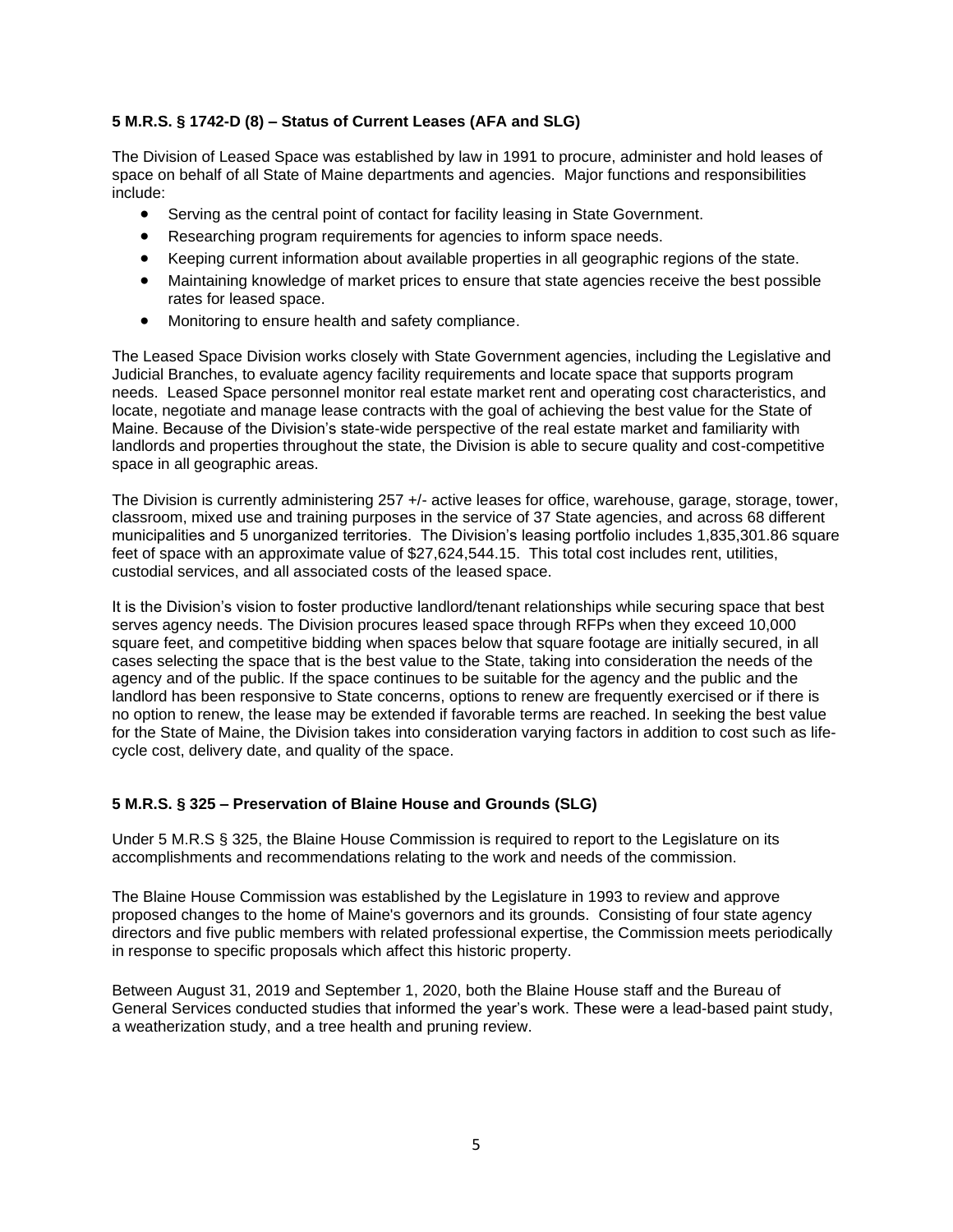As a result of the weatherization study, the attic and basement were insulated. The lead-based paint study informed which areas of the Blaine House could be scraped and painted and which would be encapsulated with a new layer of paint. As a result of the tree health study, several unstable, low quality Norway Maples were removed.

The following projects were considered and approved between September 1, 2019 and August 31, 2021:

Wallpaper removal and painting in a section of the first-floor hallway Wallpaper replacement in a section of the first-floor hallway Dining room ceiling repair and painting Planting of apple trees Replacement of old, deteriorating garage doors Installation of solar panels and tracker Removal of old stockade fence and replacement with white vinyl

In addition, various maintenance activities were conducted including:

Exterior painting Repairs to brick pavers Basement and attic organization Servicing and cleaning of heat pumps, radiators, boilers Floor cleaning and polishing Glass repair Removal of unstable trees Pruning Exterior building envelope repairs

#### **5 M.R.S. §1753 - Report on Employment of an Owner's Representative by a School Unit (SLG)**

In the last year, the Department of Education initiated three new construction projects resulting in the hiring of an owner's representative for each project selected in conjunction with the local school administrative units.

## **5 M.R.S. § 1830 Status of Current Fleet Vehicle Operations (AFA and SLG)**

This law requires a general report on the Central Fleet Management Division (CFM). CFM was established by the Legislature in 1991 in the Department of Administrative and Financial Services, Bureau of General Services, for the purpose of acquiring, maintaining and managing light duty vehicles for use by State Government and its employees on official state business except the Department of Public Safety. CFM works with agencies to reduce transportation costs. Strategies include minimizing operational disruption by providing well-maintained vehicles, increasing the fuel efficiency of the fleet, providing appropriate vehicles to complete assigned tasks avoiding unnecessary costly vehicles, converting employees who are being reimbursed for mileage into using more cost-effective state vehicles, and other initiatives.

The current fleet size is approximately 2,100 vehicles. Previous reductions in CFM's borrowing authority and increased purchase costs have reduced the number of vehicles replaced. This has created an older, higher mileage fleet. An increase in borrowing authority in the FY22/23 biennial budget and 6-year financing should have expedited the process of replacing these older, more costly, less efficient vehicles, allowing CFM to supply newer vehicles to agencies and lower monthly fees for some agencies that retain vehicles for extended periods of time.

Microchip shortages and COVID related factors worldwide prevented CFM from implementing the plan and, like other fleets, CFM largely missed more than one year of vehicle orders.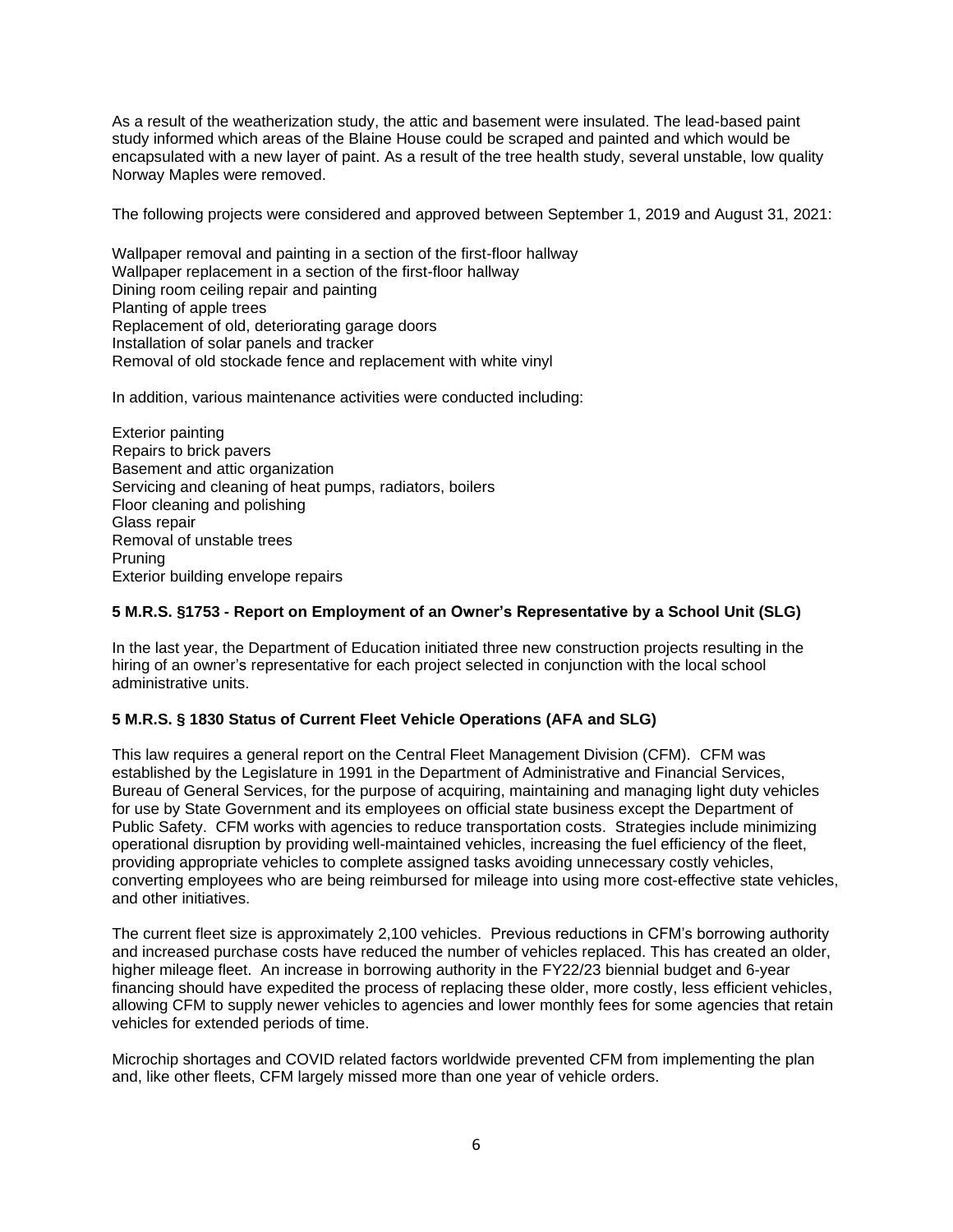Approximately 275 vehicles currently are on order and should have arrived during the summer and fall of 2021, but continued delays in manufacturing and the cancellation of some orders by manufacturers keeps CFM in the unfortunate position of continuing to maintain an older fleet of vehicles. Vehicle order to delivery times are longer than normal and some are unknown.

Our order in calendar year 2021 contained two Nissan Leaf BEV (Battery Electric Vehicle) compact cars, four Ford E-Transit BEV cargo vans, and one Ford F150 Lightning BEV. BEVs are 100% electric with no other fuel source. Vehicle use will be closely monitored for appropriate uses, particular benefits, and reduced operating costs. Central Fleet continues to work with agencies to provide plug-in hybrid electric vehicles (PHEVs) and BEV vehicles where appropriate use cases exist and when there is vehicle availability. With electric vehicle availability extremely low during this order cycle many agencies purchased hybrid vehicles as the next best fuel-efficient choice. Approximately 40 hybrid vehicles were ordered, the largest number to date.

CFM is in the process of reviewing cooperative purchasing agreements to find a telematics program for use in our fleet. Telematics tracking devices allow the sending and receiving of data such as vehicle location, mileage, maintenance codes, fuel economy, etc. Information gathered by these units will be used to increase fleet efficiency, assist in identifying maintenance issues and recording fleet usage.

Approximately 300 vehicles will be ordered during the next cycle, dependent on vehicle pricing, availability and agency budget limitations. Currently, manufacturers do not have specifications or pricing for the next model year and most current year models can no longer be ordered. The timing of our next bid depends upon manufacturer release of that information.

Increased labor costs, demand for parts and new advancements in vehicle technology will create higher maintenance costs. As fuel costs have risen, Central Fleet's average fuel cost as charged to agencies has increased by approximately \$1.00/gallon compared to one year ago. An increase in vehicle purchase costs is expected due to supply chain issues, demand for new vehicles and new vehicle technology. An increase in the number of electric vehicles will also affect the average cost of new vehicles; however, some savings will be achieved as a result of greater fuel efficiency. Reduced operational costs generally do not offset an increase in purchase price.

Central Fleet will continue to work with all State agencies to increase EV purchases as availability and advancements in the technology align with the needs of our users. Expansion of the state-wide charger network will also be a factor in supplying appropriate use vehicles to our customers.

The fleet is made up of light duty vehicles of all types. Due to the specialty use of many vehicle types, cost savings are measured by comparing passenger sedan fleet costs to the State's reimbursement rate. Over the last 10 years, CFM's average cost to agencies for passenger sedans was less than \$0.33/mile while the reimbursement rate has been \$0.44/mile and \$0.45/mile, a total savings of nearly \$12,000,000.

## **5 M.R.S. § 7-A State Owned Vehicles (AFA and SLG)**

This law requires every department or agency in State Government that has state-owned vehicles to report the total number of state vehicles within that department or agency, the individual employees to whom a state vehicle is assigned, and the purpose or function to which the vehicles are assigned.

A summary and full report can be found [here.](https://www.maine.gov/bgs/centralfleet/documents/TITLE-5-ANNUAL-REPORT-2021-Final.pdf)

#### **5 M.R.S. § 1825-B (10) List of State Preferences Published (SLG)**

This law requires the Bureau of General Services to publish a list of states that give preference to in-state bidders with the percent increase applied in each such state. The Bureau of General Services or any department or agency of the State may rely on the names of states and percentages as published in determining the best-value bidder without incurring any liability to any bidder.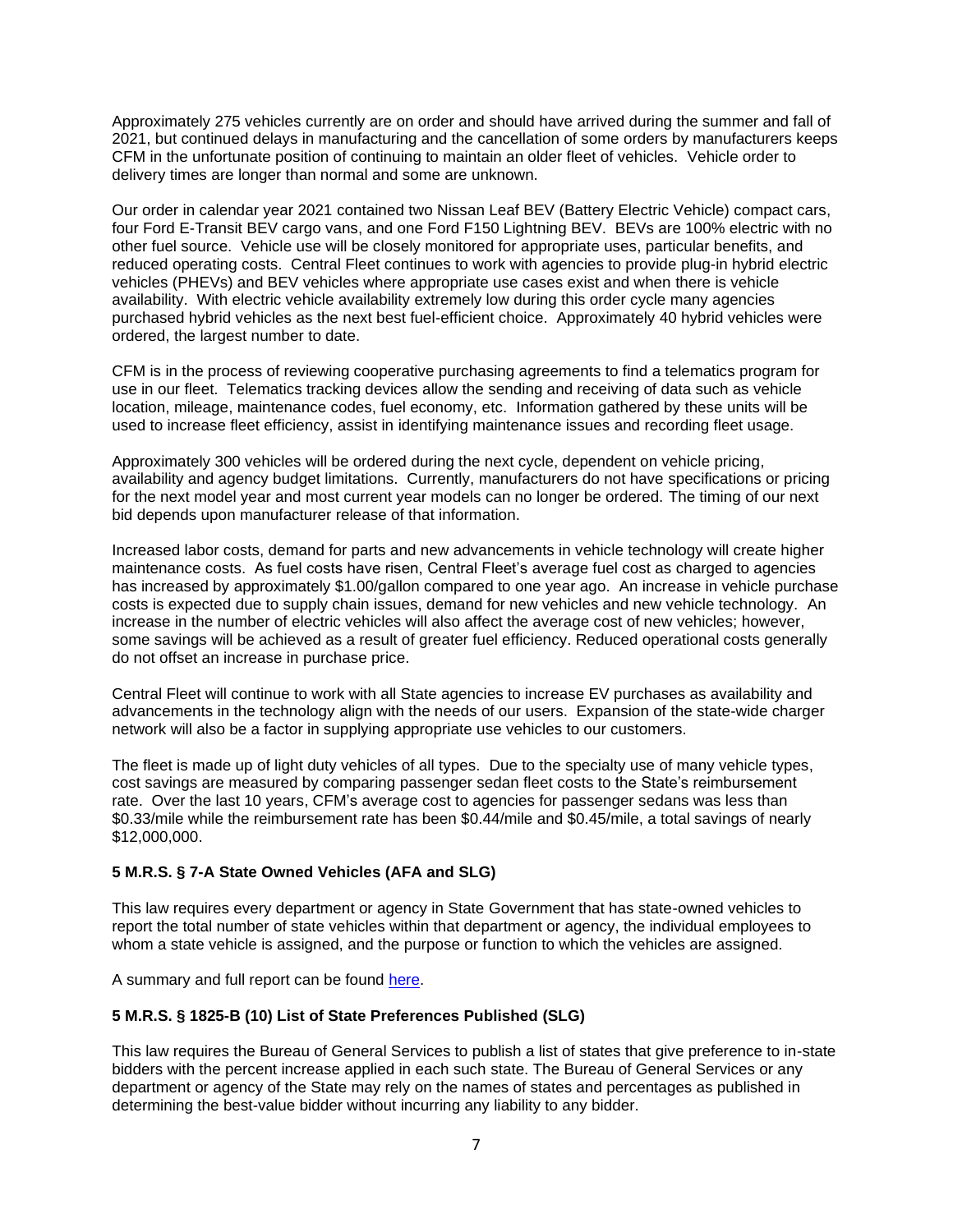Maine relies on the National Association of State Procurement Officials Reciprocal Preference website, as do many states. The link to that list is shown below, and is published on the Bureau of General Services, Division of Purchases website. [https://www.naspo.org/research-innovation/state-preference](https://www.naspo.org/research-innovation/state-preference-repository/)[repository/](https://www.naspo.org/research-innovation/state-preference-repository/)

# **5 M.R.S. § 1825-B (3) Cooperative Agreement Report (SLG)**

The law authorizes the State to enter into cooperative agreements with the University of Maine System and the Community College System when the agreement involves assisting a State agency and enhancing the ability of the University System or Community College System to fulfill its mission. The law providing for cooperative agreements allows competitive bidding to be waived.

In CY21 there were 72 zero-dollar contract amendments/extensions. We processed 3 cooperative contract reductions and 24 new/amended contracts listed in the table below. The net increase in contract value was \$11,686,910.17.

| <b>Department</b> | <b>Vendor Name</b>               | <b>CT End Date</b> | <b>Added/Adjusted CY2021</b> |
|-------------------|----------------------------------|--------------------|------------------------------|
| Corrections       | UNIV OF ME SYS                   | 6/30/2021          | \$<br>19,081.00              |
| Education         | UNIV OF ME SYS                   | 6/30/2021          | \$<br>(97, 748.00)           |
| Education         | ME COMMUNITY COLLEGE SYS         | 8/30/2021          | \$<br>6,000.00               |
| Education         | UNIV OF MAINE SYS                | 6/30/2024          | \$<br>11,116.00              |
| Education         | UNIV OF MAINE SYS                | 6/30/2022          | \$<br>60,062.00              |
| Education         | <b>KENNEBEC VALLEY COMMUNITY</b> | 8/31/2022          | \$<br>107,219.00             |
| Education         | UNIV OF MAINE SYS                | 8/31/2022          | \$<br>132,163.00             |
| Education         | ME COMMUNITY COLLEGE SYS         | 5/31/2024          | \$<br>159,490.35             |
| Education         | UNIV OF ME SYS                   | 6/30/2024          | \$<br>190,789.00             |
| Education         | UNIV OF MAINE SYS                | 9/30/2022          | \$<br>202,886.00             |
| Education         | ME COMMUNITY COLLEGE SYS         | 8/30/2022          | \$<br>210,402.49             |
| Education         | UNIV OF MAINE SYS                | 9/30/2021          | \$<br>211,082.00             |
| Education         | UNIV OF ME SYS                   | 6/30/2021          | \$<br>445,000.00             |
| Education         | UNIV OF ME SYS                   | 6/30/2022          | \$<br>445,000.00             |
| Education         | UNIV OF ME SYS                   | 6/30/2026          | \$<br>584,578.00             |
| <b>DHHS</b>       | UNIV OF ME SYS                   | 6/30/2021          | \$<br>(336, 414.52)          |
| <b>DHHS</b>       | UNIVERSITY OF SOUTHERN MAINE     | 6/30/2021          | \$<br>(11,583.00)            |
| <b>DHHS</b>       | UNIVERSITY OF SOUTHERN MAINE     | 9/30/2021          | \$<br>19,069.09              |
| <b>DHHS</b>       | UNIVERSITY OF SOUTHERN MAINE     | 6/30/2021          | \$<br>58,890.00              |
| <b>DHHS</b>       | UNIVERSITY OF SOUTHERN MAINE     | 6/30/2022          | \$<br>136,290.00             |
| <b>DHHS</b>       | UNIV OF ME SYS                   | 6/30/2021          | \$<br>1,376,684.00           |
| <b>DHHS</b>       | UNIV OF ME SYS                   | 6/30/2021          | \$<br>1,932,781.00           |
| <b>DHHS</b>       | UNIV OF ME SYS                   | 6/30/2023          | \$<br>5,486,378.00           |
| <b>DMR</b>        | UNIV OF MAINE SYS                | 8/31/2021          | \$<br>4,500.00               |
| <b>DMR</b>        | UNIV OF MAINE SYS                | 6/30/2022          | \$<br>12,632.00              |
| <b>DMR</b>        | UNIV OF MAINE SYS                | 4/30/2022          | \$<br>37,895.76              |
| <b>MHDO</b>       | UNIV OF ME SYS                   | 6/30/2022          | \$<br>282,667.00             |
|                   |                                  | Total              | \$<br>11.686.910.17          |

## **5 M.R.S. § 1825-P Code of Conduct Report (SLG)**

The law requires a report to the Committee regarding the administrative and fiscal impact of the Code of Conduct for the supply of apparel, footwear, or textiles, and the degree of compliance with the Code of Conduct law. The law aims to ensure that certain standards are met by vendors who sell apparel, footwear or textiles to the State. Employers should fairly compensate hard work, protect the health and safety of working people, and not tolerate any form of unlawful discrimination or abuse.